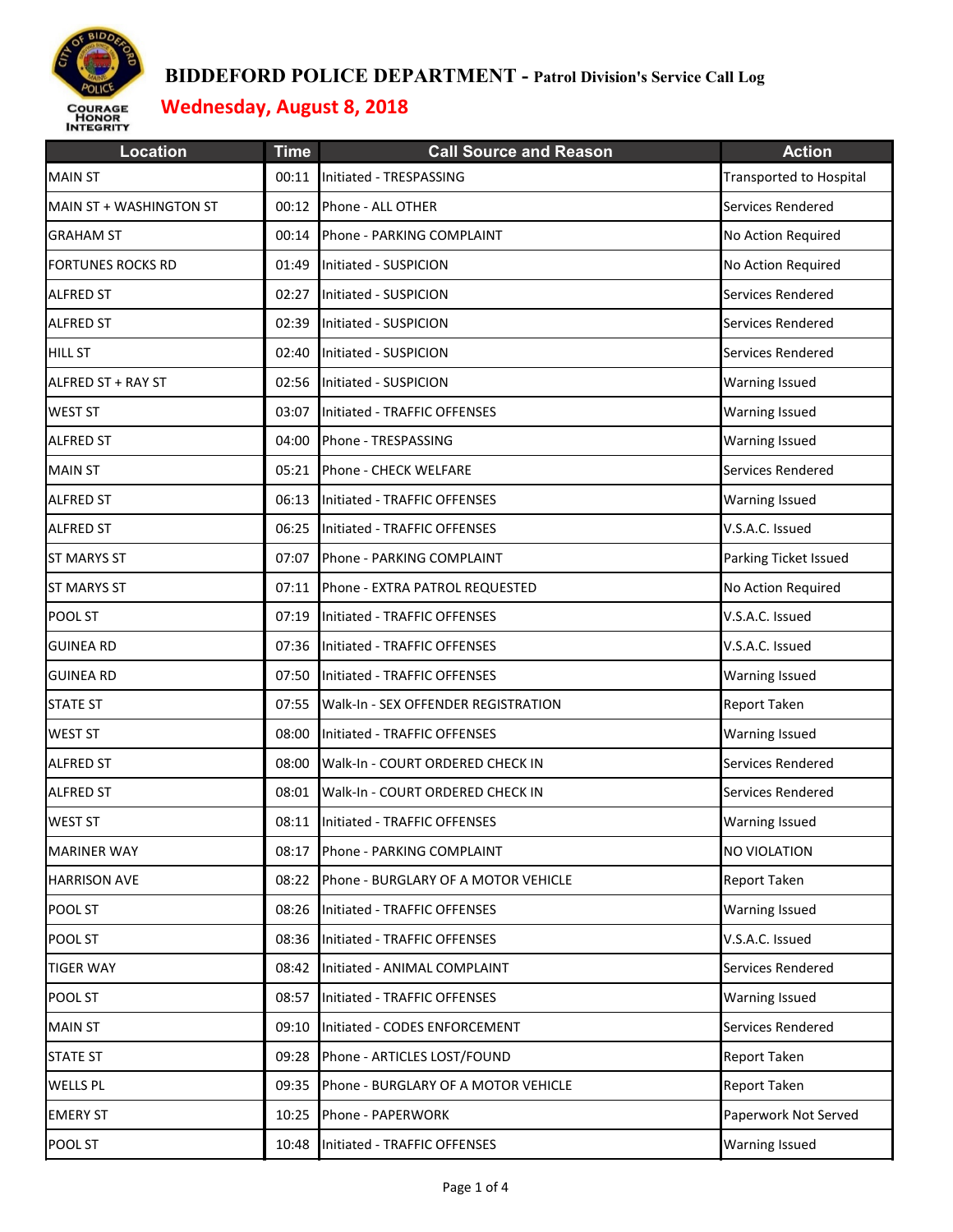

| <b>Location</b>          | <b>Time</b> | <b>Call Source and Reason</b>          | <b>Action</b>           |
|--------------------------|-------------|----------------------------------------|-------------------------|
| <b>SIMARD AVE</b>        | 10:54       | Initiated - ANIMAL COMPLAINT           | Services Rendered       |
| POOL ST                  | 10:56       | Initiated - TRAFFIC OFFENSES           | V.S.A.C. Issued         |
| <b>BEACON AVE</b>        | 10:56       | 911 - THEFT                            | <b>Report Taken</b>     |
| <b>ALFRED ST</b>         | 11:14       | Walk-In - COURT ORDERED CHECK IN       | NO VIOLATION            |
| <b>MAIN ST</b>           | 11:16       | Phone - RAPE                           | Report Taken            |
| <b>MAY ST</b>            |             | 11:26 Initiated - DRUG TAKEBACK        | Services Rendered       |
| <b>ALFRED ST</b>         |             | 11:26 Walk-In - COURT ORDERED CHECK IN | Services Rendered       |
| <b>GRANITE POINT RD</b>  |             | 11:27 Initiated - TRAFFIC OFFENSES     | <b>Warning Issued</b>   |
| <b>ALFRED ST</b>         | 11:39       | Walk-In - ANIMAL COMPLAINT             | Civil Complaint         |
| <b>GRANITE POINT RD</b>  |             | 11:46 Initiated - TRAFFIC OFFENSES     | V.S.A.C. Issued         |
| <b>ALFRED ST</b>         | 11:56       | Phone - COURT ORDERED CHECK IN         | No Action Required      |
| <b>FORTUNES ROCKS RD</b> | 12:03       | Initiated - TRAFFIC OFFENSES           | <b>Warning Issued</b>   |
| <b>ELM ST</b>            | 12:03       | Phone - ARTICLES LOST/FOUND            | Services Rendered       |
| <b>ALFRED ST</b>         | 12:04       | Phone - CLOSED DISPATCH                | Services Rendered       |
| <b>WESTLAND AVE</b>      |             | 12:07 911 - 911 MISUSE                 | <b>Warning Issued</b>   |
| <b>FORTUNES ROCKS RD</b> |             | 12:11 Initiated - TRAFFIC OFFENSES     | <b>Warning Issued</b>   |
| MILE STRETCH RD          | 12:19       | Initiated - TRAFFIC OFFENSES           | V.S.A.C. Issued         |
| <b>ALFRED ST</b>         | 12:25       | 911 - 911 MISUSE                       | No Action Required      |
| PROSPECT ST              | 12:25       | Phone - RECOVERED STOLEN PROPERTY      | Report Taken            |
| <b>ALFRED ST</b>         |             | 12:26 911 - 911 MISUSE                 | No Action Required      |
| <b>ALFRED ST</b>         | 12:28       | 911 - 911 MISUSE                       | Call Transferred        |
| <b>ALFRED ST</b>         |             | 12:32 Walk-In - DRUG BOX               | Services Rendered       |
| <b>MARBLEHEAD LN</b>     |             | 12:34 Phone - INFORMATION LOGGED       | No Action Required      |
| MILE STRETCH RD          |             | 12:36 Initiated - TRAFFIC OFFENSES     | V.S.A.C. Issued         |
| <b>MEDICAL CENTER DR</b> | 13:01       | Phone - MENTAL ILLNESS CASES           | Services Rendered       |
| <b>MEDICAL CENTER DR</b> | 13:21       | Initiated - SUSPICION                  | Services Rendered       |
| <b>FORTUNES ROCKS RD</b> | 13:26       | Initiated - PARKING COMPLAINT          | <b>NO VIOLATION</b>     |
| <b>ST MARYS ST</b>       | 13:46       | Phone - PARKING COMPLAINT              | Parking Ticket Issued   |
| <b>ELM ST</b>            | 13:56       | Radio - SUSPICION                      | <b>Negative Contact</b> |
| <b>GREEN ST</b>          | 14:01       | 911 - JUVENILE OFFENSES                | Services Rendered       |
| <b>ALFRED ST</b>         | 14:02       | Walk-In - COURT ORDERED CHECK IN       | Services Rendered       |
| <b>BIRCH ST</b>          | 14:23       | Walk-In - PAPERWORK                    | Paperwork Served        |
| <b>GUINEA RD</b>         | 14:28       | Initiated - TRAFFIC OFFENSES           | <b>Warning Issued</b>   |
| POOL ST                  | 14:45       | 911 - 911 MISUSE                       | Warning Issued          |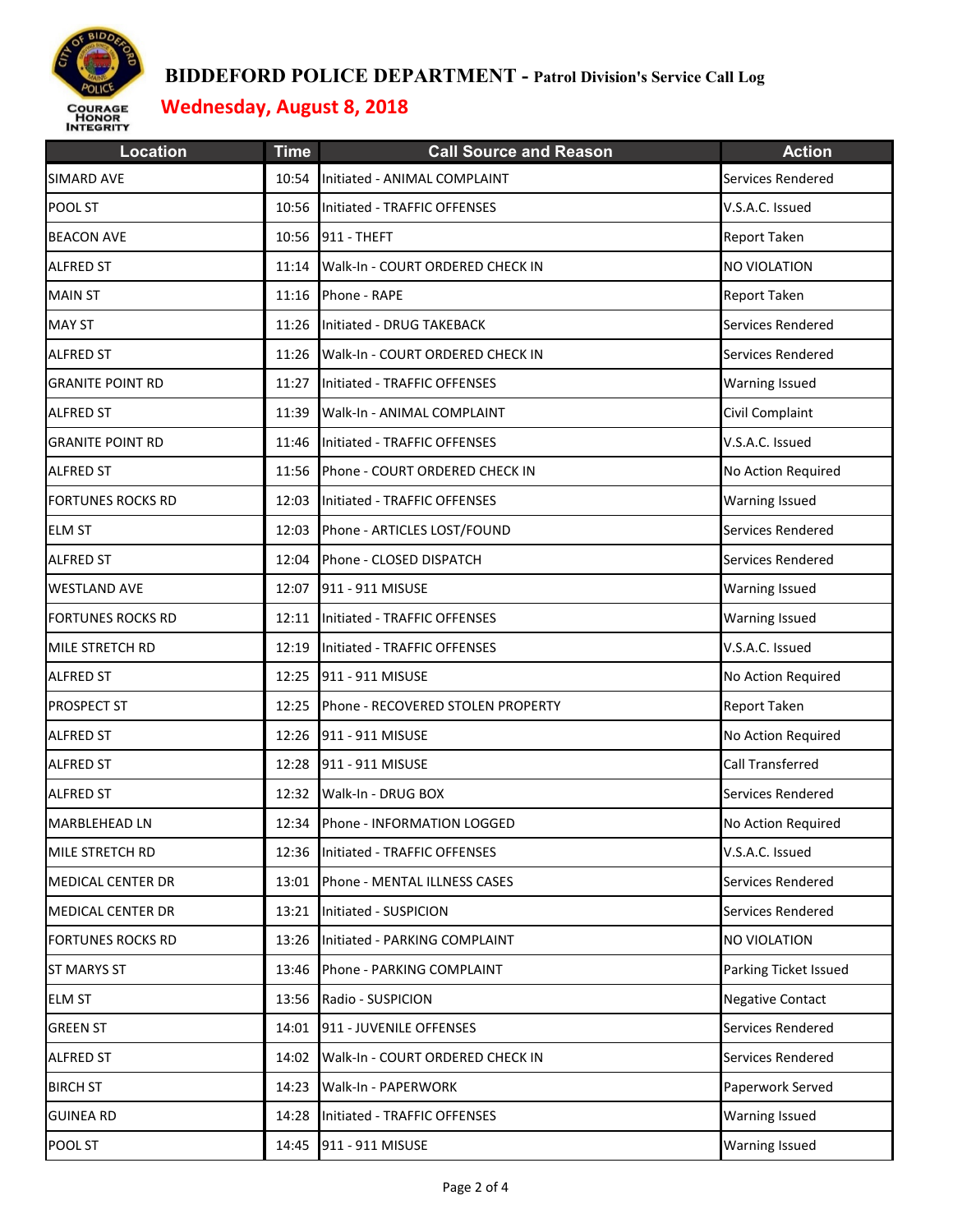

| <b>Location</b>                      | <b>Time</b> | <b>Call Source and Reason</b>                                                                                                                                                                                                  | <b>Action</b>         |
|--------------------------------------|-------------|--------------------------------------------------------------------------------------------------------------------------------------------------------------------------------------------------------------------------------|-----------------------|
| <b>MAIN ST</b>                       | 14:46       | Initiated - PRO-ACTIVE DV RESPONSE TEAM                                                                                                                                                                                        | NO VIOLATION          |
| <b>BIRCH ST</b>                      | 15:06       | Initiated - PAPERWORK                                                                                                                                                                                                          | No Action Required    |
| POOL ST                              | 15:08       | Initiated - TRAFFIC OFFENSES                                                                                                                                                                                                   | V.S.A.C. Issued       |
| <b>WASHINGTON ST</b>                 | 15:19       | Walk-In - HARASSMENT                                                                                                                                                                                                           | Services Rendered     |
| <b>ALFRED ST</b>                     | 15:34       | 911 - FRAUD (INSUFFICIENT FUNDS)                                                                                                                                                                                               | Services Rendered     |
| <b>ALFRED ST</b>                     | 15:34       | 911 - DISTURBANCE / NOISE                                                                                                                                                                                                      | Gone On Arrival       |
| <b>EVANTHIA DR + WEST ST</b>         |             | 15:36 Initiated - TRAFFIC OFFENSES                                                                                                                                                                                             | V.S.A.C. Issued       |
| <b>ALFRED ST</b>                     | 15:47       | Initiated - TRAFFIC OFFENSES                                                                                                                                                                                                   | <b>Warning Issued</b> |
| <b>WEST ST</b>                       | 15:53       | Initiated - TRAFFIC OFFENSES                                                                                                                                                                                                   | V.S.A.C. Issued       |
| <b>ALFRED ST</b>                     | 16:00       | Phone - COURT ORDERED CHECK IN                                                                                                                                                                                                 | NO VIOLATION          |
| <b>GUINEA RD + MISTY MEADOWS DR</b>  | 16:13       | Initiated - TRAFFIC OFFENSES                                                                                                                                                                                                   | Services Rendered     |
| <b>WEST ST</b>                       | 16:26       | Initiated - TRAFFIC OFFENSES                                                                                                                                                                                                   | <b>Warning Issued</b> |
| <b>GREEN ST</b>                      |             | 16:36 Initiated - TRAFFIC OFFENSES                                                                                                                                                                                             | <b>Warning Issued</b> |
| <b>FORTUNES ROCKS RD</b>             |             | 16:42 Initiated - TRAFFIC OFFENSES                                                                                                                                                                                             | V.S.A.C. Issued       |
| <b>ALFRED ST</b>                     |             | 16:52 Walk-In - COURT ORDERED CHECK IN                                                                                                                                                                                         | Services Rendered     |
| <b>BRIDGE RD + FORTUNES ROCKS RD</b> | 17:01       | Initiated - TRAFFIC OFFENSES                                                                                                                                                                                                   | <b>Warning Issued</b> |
| <b>MAIN ST</b>                       | 17:10       | Initiated - TRAFFIC OFFENSES                                                                                                                                                                                                   | <b>Warning Issued</b> |
| ADAMS ST + JEFFERSON ST              | 17:16       | Initiated - ASSIST PD AGENCY<br>Arrest: ROBINSON, ERICK AARON<br>Address: BIDDEFORD, ME<br>Age: 34<br>Charges: OPERATING WHILE LICENSE SUSPENDED OR REVOKED<br>VIOLATING CONDITION OF RELEASE<br>UNLAWFUL POSSESSION OF HEROIN | Arrest(s) Made        |
| POOL ST + HILLS BEACH RD             |             | 17:21 Initiated - TRAFFIC OFFENSES                                                                                                                                                                                             | <b>Warning Issued</b> |
| <b>FOSS ST</b>                       |             | 17:27 Phone - PARKING COMPLAINT                                                                                                                                                                                                | Gone On Arrival       |
| <b>WEST ST</b>                       | 18:11       | Phone - DEBRIS IN THE ROADWAY                                                                                                                                                                                                  | Gone On Arrival       |
| <b>ALFRED ST</b>                     | 18:18       | Phone - SUSPICION                                                                                                                                                                                                              | Unfounded             |
| <b>GUINEA RD</b>                     | 18:35       | Initiated - TRAFFIC OFFENSES                                                                                                                                                                                                   | Warning Issued        |
| <b>ST MARYS ST</b>                   | 18:41       | Phone - JUVENILE OFFENSES                                                                                                                                                                                                      | Services Rendered     |
| <b>ADAMS ST</b>                      | 18:54       | Phone - SUSPICION                                                                                                                                                                                                              | Services Rendered     |
| <b>WEST ST + GRANITE ST</b>          | 19:31       | Phone - OPERATING UNDER INFLUENCE<br>Arrest: ARTURO SOTELO, ANTONIO<br>Address: WESTBROOK, ME<br>Age: 42<br>Charges: OUI (ALCOHOL), 1 PRIOR                                                                                    | Arrest(s) Made        |
| <b>MEDICAL CENTER DR</b>             | 19:40       | Phone - ALL OTHER                                                                                                                                                                                                              | Services Rendered     |
| <b>SOUTH ST</b>                      | 19:55       | Initiated - TRAFFIC OFFENSES                                                                                                                                                                                                   | V.S.A.C. Issued       |